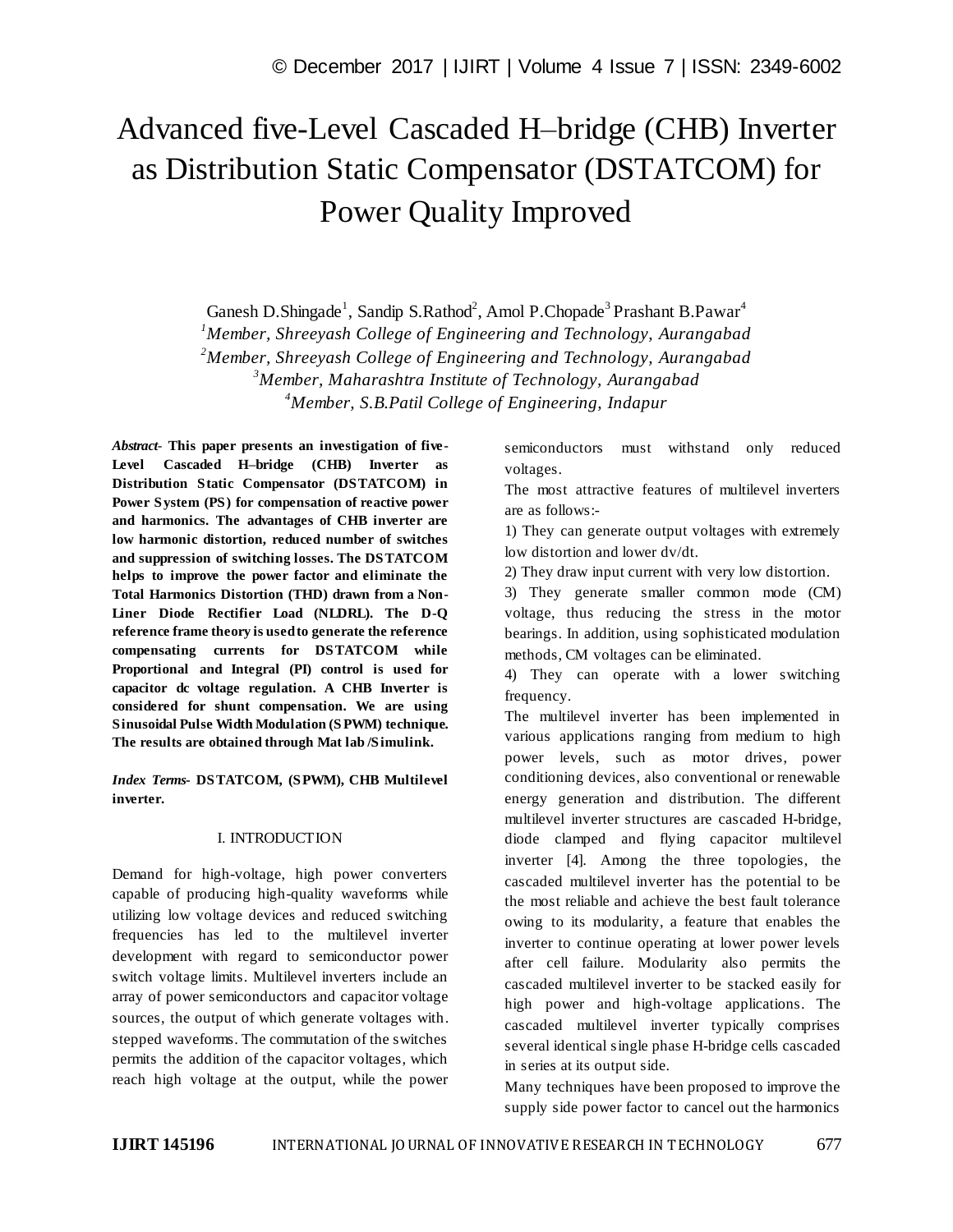generated by power electronic loads. The remedies to PQ problems are reported in the literature and are known by the generic name of custom power devices (CPD) [4]. The DSTATCOM (Distribution static compensator) is a shunt-connected CPD, with the load which takes care of the compensation of reactive power and unbalance loading in the DS (i.e PQ problems). Similarly, the application of Cascaded HBridge (CHB) Multilevel Voltage source converter with split capacitors for three-phase three-wire system is found to be satisfactory [6-12]. Among the different control techniques applied to three-phase three-wire compensators, the SRFT (synchronous reference frame theory) based technique is found to be suitable for the control of DSTATCOM[14].

## II.PROPOSED SYSTEM DESIGN OF MULTILEVEL BASED DSTATCOM

#### A. Principle of DSTATCOM

A D-STATCOM (DistributionStatic Compensator), which is schematically depicted in Figure-1, consists of a two-level Voltage Source Converter (VSC), a dc energy storage device, a coupling transformer connected in shunt to the distribution network through a coupling transformer. The VSC converts the dc voltage across the storage device into a set of three phase ac output voltages. These voltages are in phase and coupled with the ac system through the reactance of the coupling transformer. Suitable adjustment of the phase and magnitude of the D-STATCOM output voltages allows effective control of active and reactive power exchanges between the DSTATCOM and the ac system. Such configuration allows the device to absorb or generate controllable active and reactive power

The VSC connected in shunt with the ac system provides a multifunctional topology which can be used for up to three quite distinct purposes:

1. Voltage regulation and compensation of reactive power;

2. Correction of power factor

3. Elimination of current harmonics

### III.FIVE LEVEL CASCADED H-BRIDGE MULTILEVEL INVERTER

Cascaded H-bridge multilevel inverter:-

Fig.1 shows a five level cascaded H-bridge multilevel inverter. The converter consists of two series connected H-bridge cells which are fed by independent voltage sources. The outputs of the Hbridge cells are connected in series such that the synthesized voltage waveform is the sum of all of the individual cell outputs. The main advantages of cascaded H-bridge inverter is that it requires least number of components, modularized circuit and soft switching can be employed. But the main disadvantage is that when the voltage level increases, the number of switches increases and also the soures, this in effect increases the cost and weight. The cascaded H-bridge multilevel inverters have been applied where high power and power quality are essential, for example, static synchronous compensators, active filter and reactive power compensation applications, photo voltaic power conversion, uninterruptible power supplies, and magnetic resonance imaging. Furthermore, one of the growing applications for multilevel motor drive is electric and hybrid power trains.



Fig 1.Five level cascaded H-bridge multilevel inverter

| <b>Switches Turn On</b> | <b>Voltage Level</b> |
|-------------------------|----------------------|
| S1, S2                  | Vdc                  |
| S1, S2, S5, S6          | 2Vdc                 |
| S4,D2,S8,D6             |                      |
| S3, S4                  | -Vdc                 |
| S3, S4, S7, S8          | $-2Vdc$              |

Table-1:- Switching table for 5-level CHB Inverter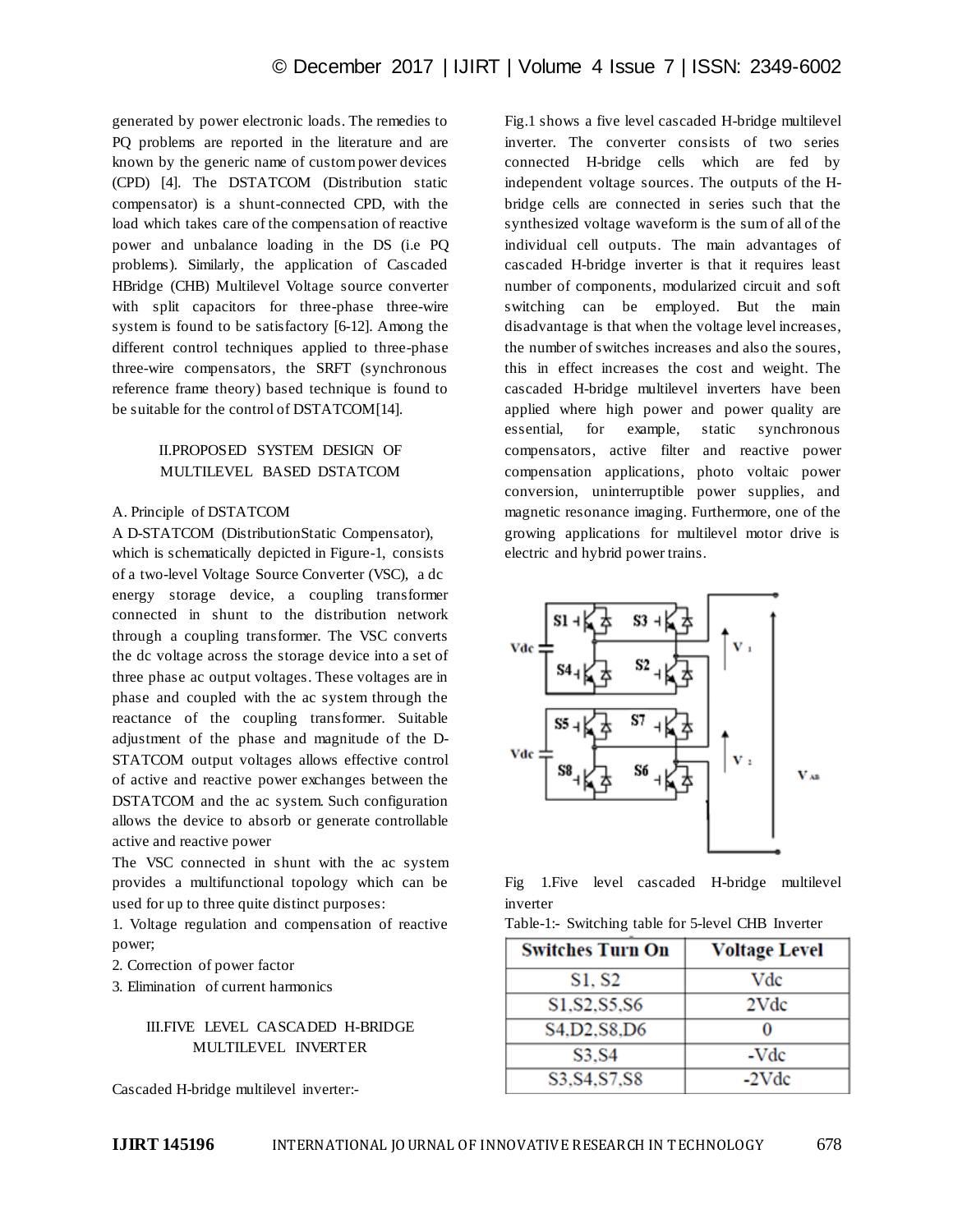# IV. CONTROL STRATEGY SINUSOIDAL PULSE WIDTH MODULATIONTECHNIQUE

This is a very simple technique for harmonic reduction. In this technique pulse magnitude will be constant and only pulse time (width) can be changed. In this pure sine wave is compared with carrier (triangular) wave and producing gate pulses. Sine wave has fundamental frequency and carrier wave can be taken more than fundamental frequency. Sinusoidal pulse width modulation is one of the primitive techniques, which are used to suppress harmonics presented in the quasi-square wave. In the modulation techniques, there are two important defined parameters: 1) the ratio  $P = \omega c/\omega m$  known as frequency ratio, 2) the ratio  $Ma = Am/Ac$  known as modulation index, where ωc is the reference frequency, ωm is the carrier frequency, Am is reference signal amplitude and AC is carrier signal amplitude



Fig.2 sinusoidal pulse width modulation

V. SIMULATION RESULTS

Simulation Circuit:



Fig.5. Matlab Simulation Circuit



Fig.6 voltage source.



Fig.7 Before compensation. (a) Terminal voltages. b) Source currents.



Fig.8 Terminal voltages.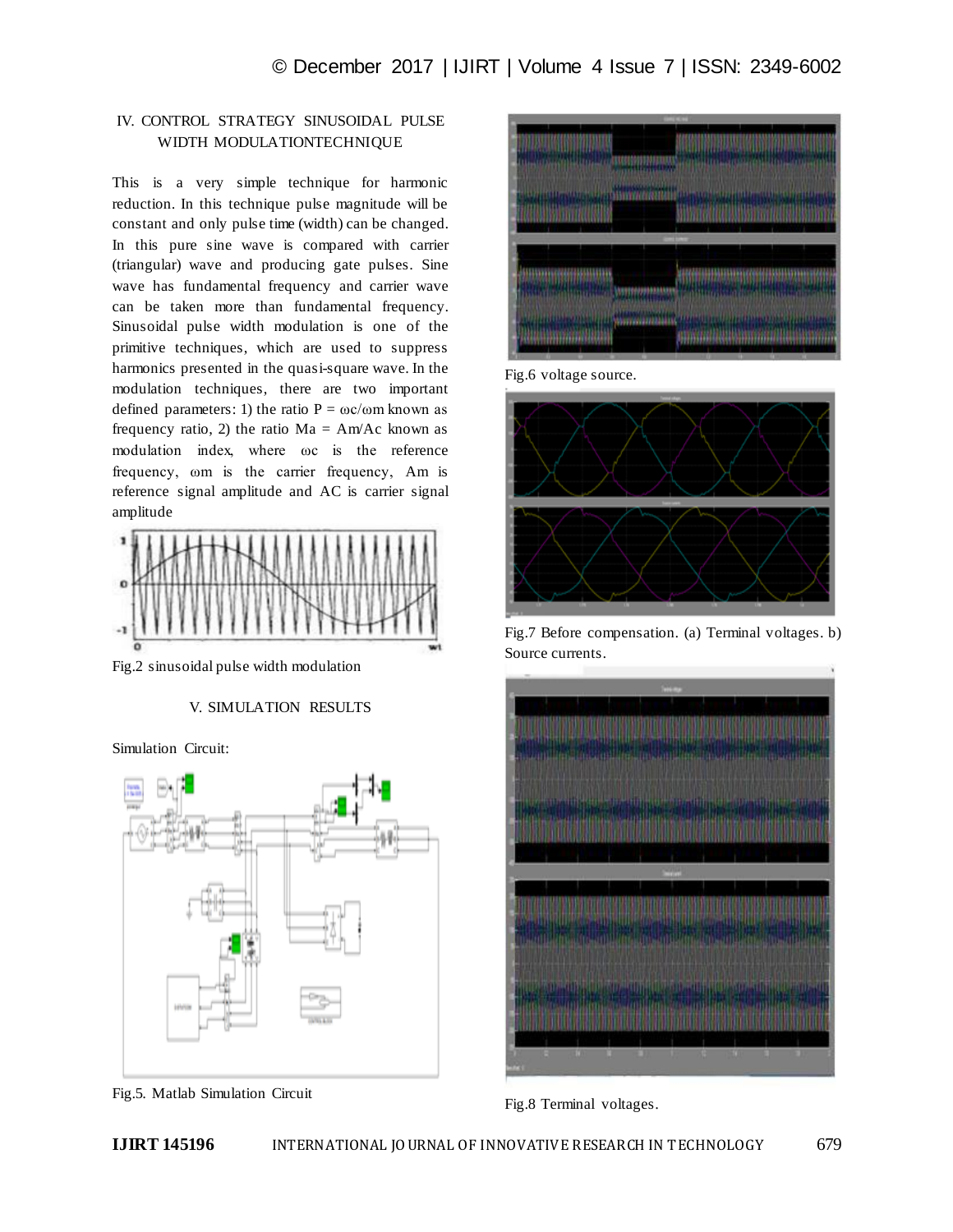

Fig.9 Terminal voltages and source currents using the proposed method. Phase-a



Fig.10. Phase 5 level output voltage of multilevel inverter



Fig.11. Multilevel inverter output voltage & current



Fig.12 .Multilevel statcom circuit